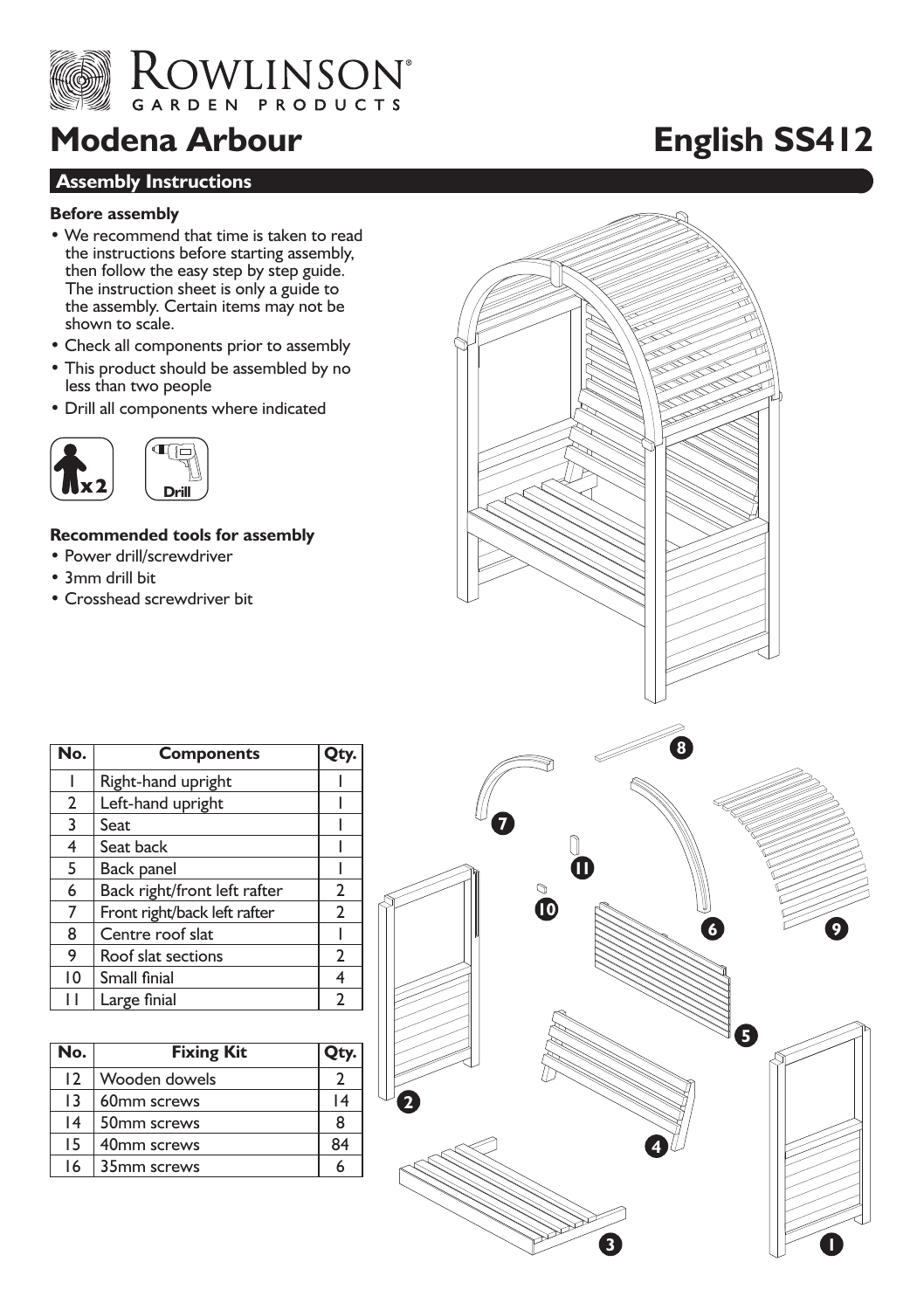#### **1. Seat to uprights**

Drill four holes in each of the seat frames as shown in the diagram. Position the seat between the two uprights, 360mm from the bottom of the upright. Secure through the drilled holes into the upright legs using  $8 \times 60$ mm screws.



#### **2. Seat back to uprights**

Drill four holes in the frames of the seat back as shown in the diagram. Place the seat back on the seat between the two uprights. Secure through the drilled holes into the legs of the uprights using 4 x 60mm screws. From the front of the arbour, screw 1 x 60mm screw through each of the seat back frames into the seat frames.

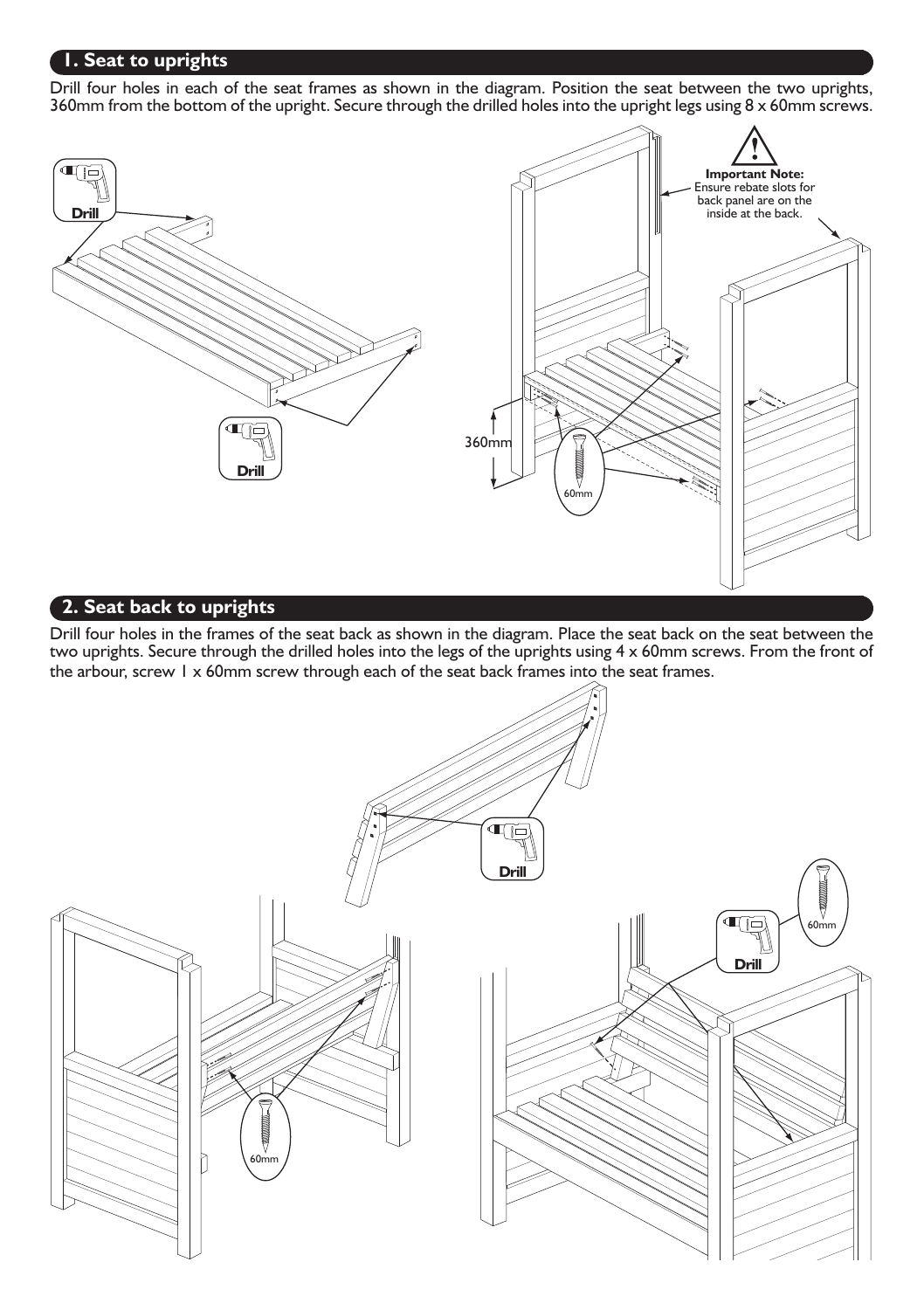#### **3. Back panel**

Slot the back panel into the rebates of the uprights and slide down until it rests on the seat back. Ensure the top edge of the panel is level with the top of the uprights. Secure the in place using  $6 \times 35$ mm screws.



#### **4. Roof rafter assembly**

Slot together one of each rafter using a dowel. Drill two holes in a large finial. Secure using  $2 \times 40$ mm screws centrally over the join of the two rafters. Create a second rafter assembly in the same way.